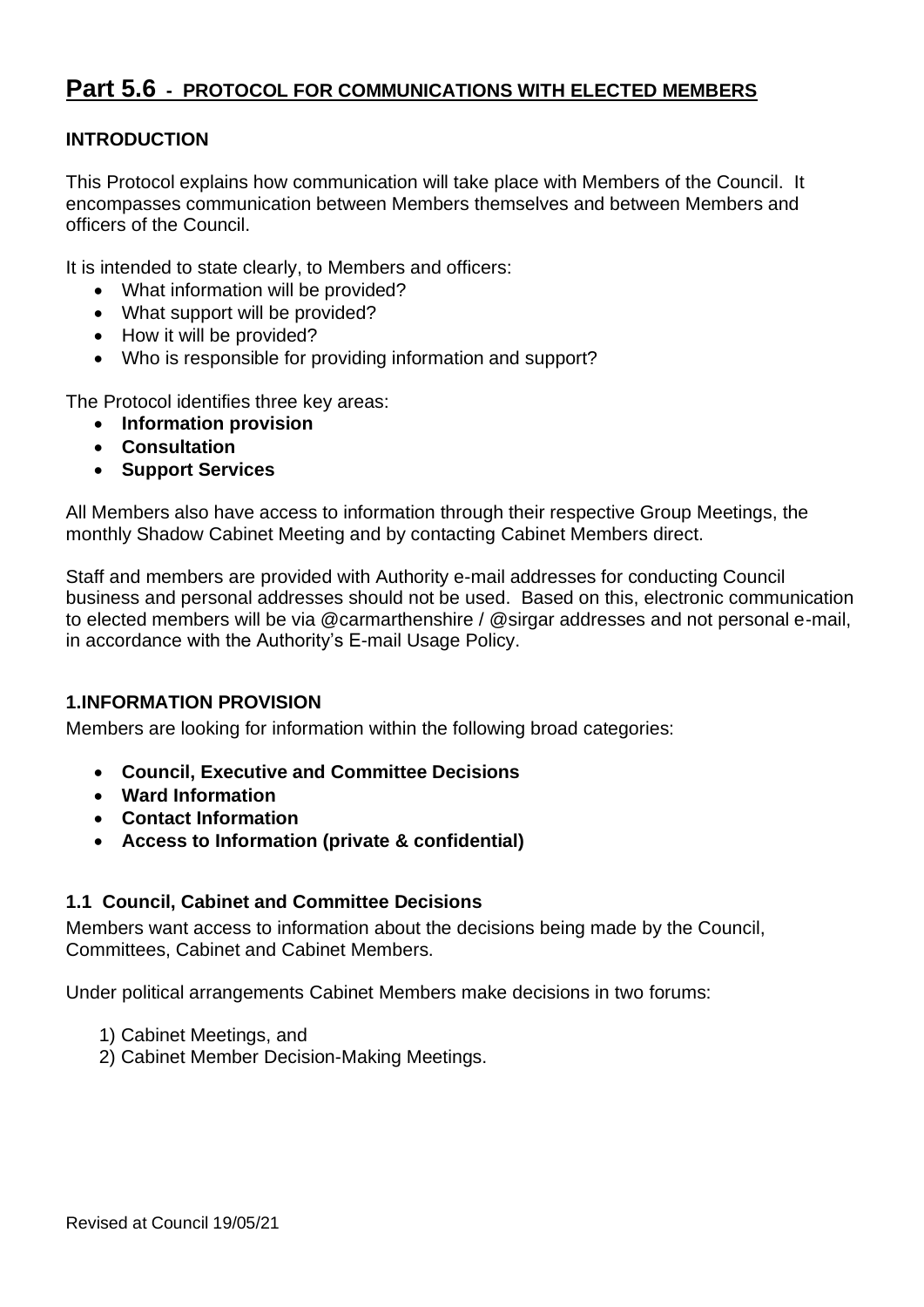## **1.1.1 Agenda and Reports**

The Council will:

- Publish agendas at least three working days in advance of meetings
- Publish copies of all agenda and reports on the Council Intranet and Internet
- Send e-mails to all Members, informing them that the agendas are available to view on the Intranet (an electronic link to the agenda will also be included in the message)
- Provide a hard copy of agenda and reports to view and inspect in the Members' Lounge at County Hall.

**Council, Cabinet and Committee Meetings** are held in public and members can attend as observers.

Members are entitled to have access to public committee papers and background information identified in a public report to Council, Cabinet or any committee. Exempt reports are only made available to the Members of the Committee considering that report. (See also Appendix 1 of this protocol regarding access to exempt /confidential information).

The Chair of Council, Leader and Deputy Leader of the Opposition Group and the Chairs of Scrutiny Committees will be allowed to remain at Cabinet meetings when exempt reports are considered and will be given a copy of the exempt report at the meeting.

A protocol for non-executive members' attendance at formal Cabinet meetings is available to view via the Democracy tab on the internet.

**Cabinet Member Decision Meetings** are not open to the public and press to attend but nonexecutive members can attend as observers.

**The Democratic Services Unit is responsible for the publication of all Agendae and accompanying reports. Contact: Democratic Services 01267 224028 Int. Ext No. 4028**

## **1.1.2 Minutes and Decision Notices**

The Democratic Services Unit also produce and publish all Council and Committee Meeting Minutes and Cabinet and Cabinet Member Decision Notices.

The Council will:

- Send copies of the Decision Notices of Cabinet Meetings to all Members by email, within three working days of the meeting and publish them on the Council's intranet and website.
- Members of the relevant Scrutiny Committee then have an opportunity to "Call in" any decision within a further 5 working days where there are genuine and serious grounds for doing so, before the decision can be actioned. (The procedures for call in are set out in Article 6.6 of Part 2 of this Constitution).
- Copies of the minutes of Council and Committee Meetings are published on the Council Intranet and Internet normally within 10 working days of the meeting.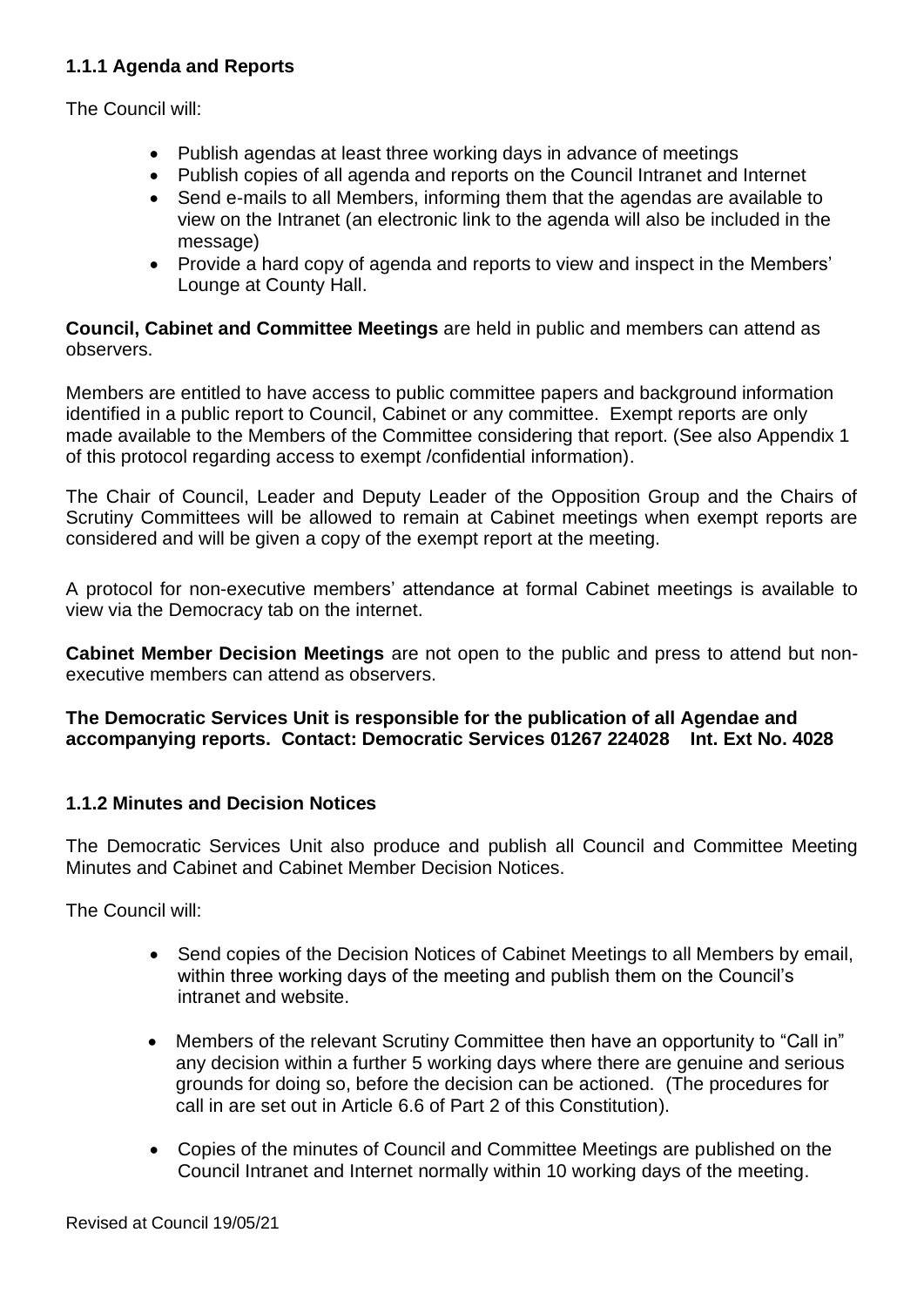**The Democratic Services Unit is responsible for publication of all Council & Committee Meeting Minutes and Cabinet / Cabinet Member Decision Notices. Contact: Democratic Services 01267 224028 Int Ext No. 4028**

## **1.1.3 Press Releases**

The Council will:

Publish Press Releases, relating to Agenda items and Decision Notices, in advance of, and after, the respective meeting.

- All press releases will be published in accordance with the Protocol for Dealing with the Press & Media
- All press releases will be published daily on the Council's Intranet and Internet sites

## **The Marketing and Media Section is responsible for publishing all press releases. Contact: Press Office 01267 224037, Int Ext No. 4037**

## **1.2 Ward Information**

Members want to be kept informed about what is happening in their area.

The Council will inform local Members, by email, about:

- **Planning Applications** the Council has a statutory responsibility to inform Members about applications
- **New capital schemes** e.g. highway schemes, new developments or buildings
- **Major work on Council property or facilities** e.g. housing repair schemes, school extensions
- **Service developments/launch of new services or initiatives** e.g. grant schemes, environmental initiatives, road safety projects, extension to schools
- **Closure of facilities or suspension of services** e.g. closure of a leisure centre, school or care facility
- **Changes or disruption to service delivery** e.g. road closure, refuse collection

## **Heads of Service are responsible for ensuring that Members are kept informed of new developments within their electoral wards.**

## **1.3 Contact Information**

Members want an effective system for dealing with their enquiries/complaints and they want up to date contact information for key officers.

The Council will:

Publish a contact list of key officers, within each Department. This information will be published in hard copy and will also be available on the Council Intranet.

Operate a Members Enquiry Service. Enquiries will be taken directly by the Democratic Services unit from members in person, via telephone, E mail or via the Enquiry Forms available on the Intranet.

Revised at Council 19/05/21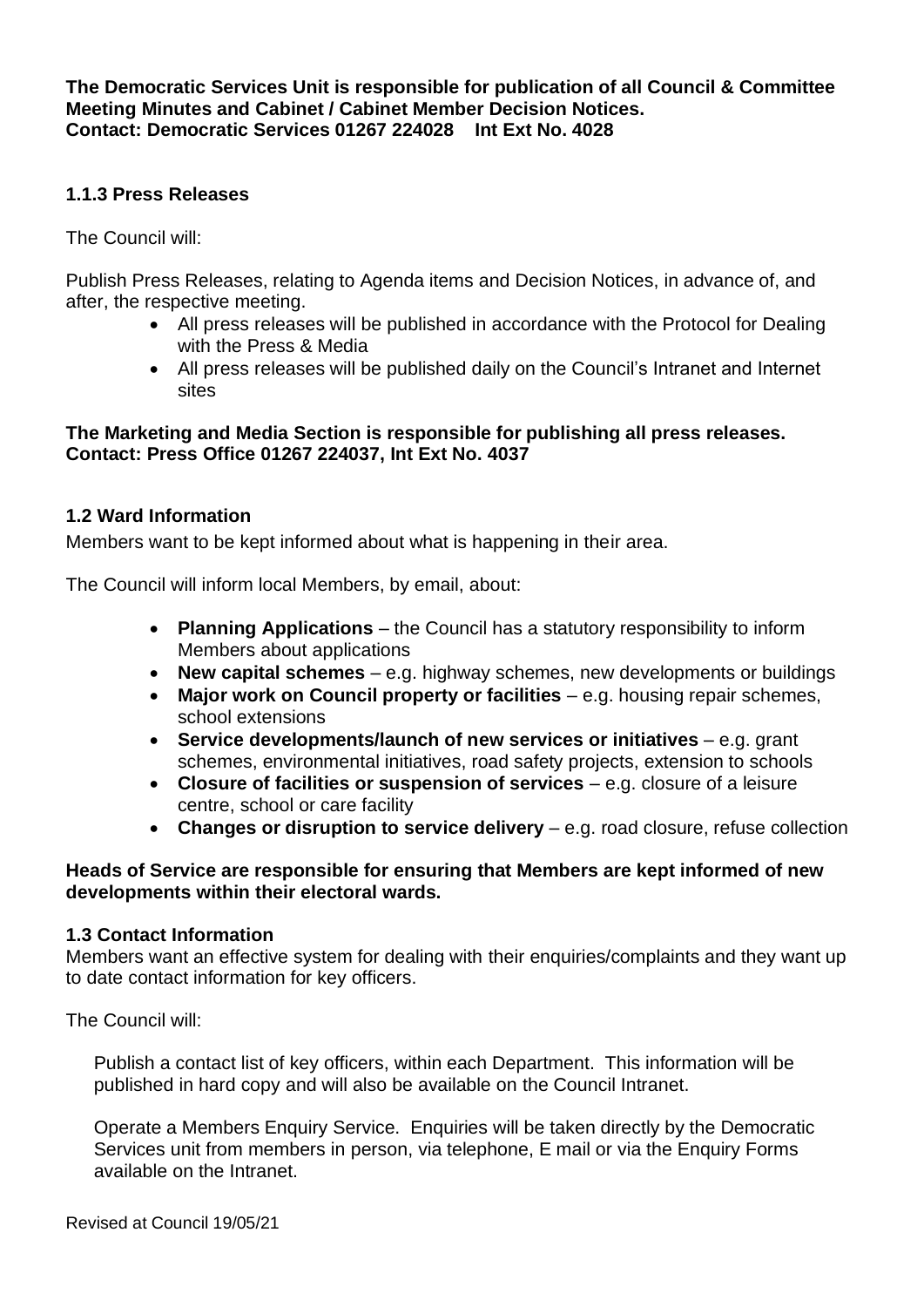Heads of Service are asked to respond to Members enquiries within a maximum of 7 working days but invariably will do so much sooner than this.

## **The Democratic Services Unit is responsible for Member Support and the Members' Enquiry Service. Contact: Democratic Services 01267 224028 Int Ext No.4028**

## **1.4 Access to Information**

The Council's Constitution clearly states what information Members have a right to access.

Under the Data Protection Act there are restrictions on accessing personal information. For further details please see Appendix One of this protocol and Part 4.2 of the Council's Constitution which contains the Access to Information Procedure Rules.

## **2. CONSULTATION**

Members want to be consulted on matters affecting their ward.

The Council will:

- Consult Members on issues, concerning their ward, before the matter goes before Executive Board/Council/Committee for decision
- Consult Members, by email or in exceptional circumstances by post allowing at least five working days for that Member to respond
	- The consultation document will include a brief overview/letter detailing the purpose of the consultation, an executive summary of any relevant documentation and details of where further information is available
	- Where consultation meetings are being arranged for Members they will be sent a notice at least three working days in advance of the meeting
	- A summary of the response from Members will be included on the report cover sheet distributed with the Agenda
- Consult Members through the following forums:
	- Scrutiny Committees have a role in policy development and will be used to consult Members on policy developments and decisions being considered by the Cabinet/Council
	- Advisory Panels are forums established by the Cabinet to review existing policies and to develop new ones, they involve non-executive members as part of these groups.

**Heads of Service are responsible for ensuring that Local Members are consulted on matters going before the Cabinet / Cabinet Members / Council and Committees for decision.**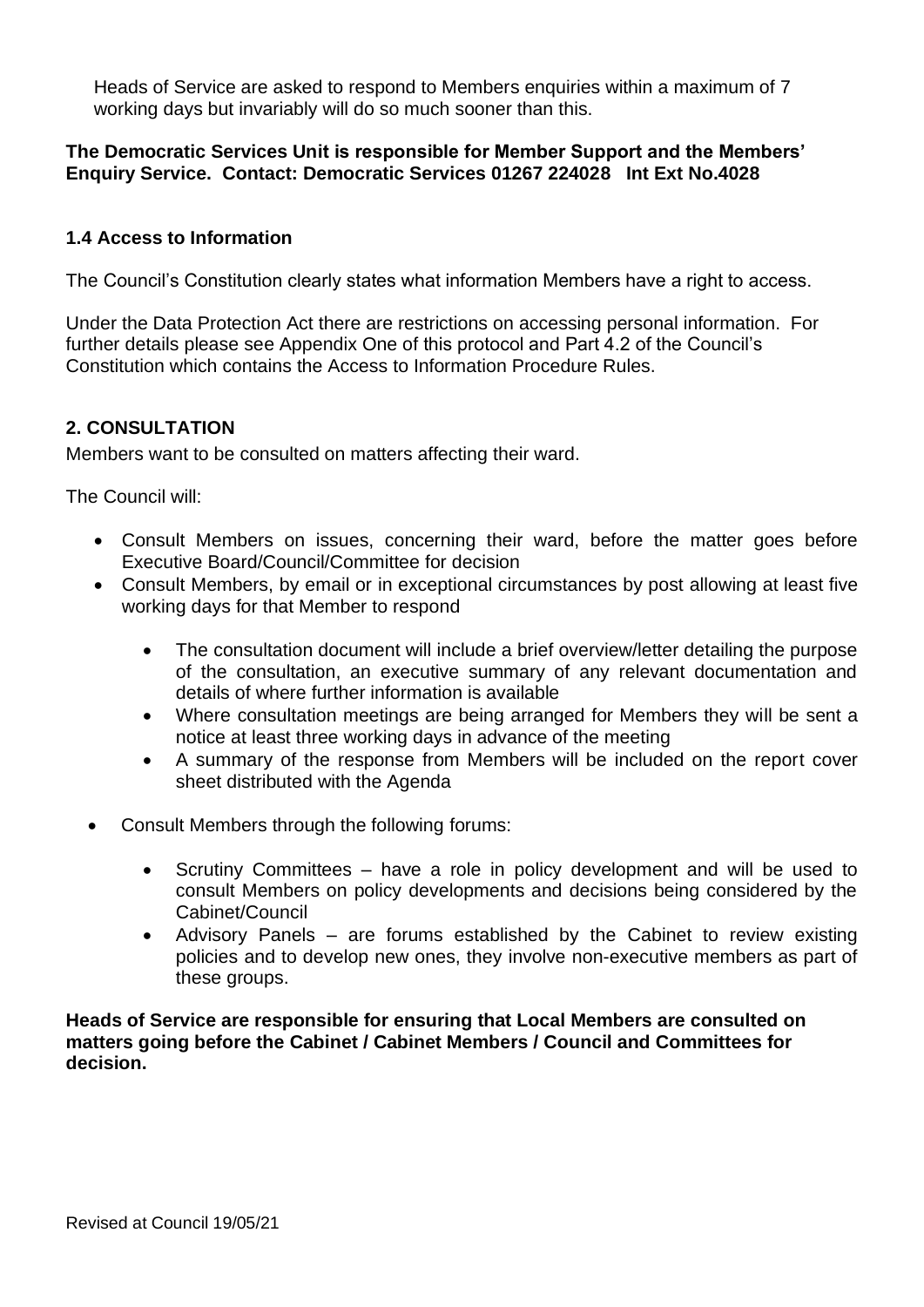## **3. MEMBER SUPPORT**

- **IT Support**
- **Postal Service**
- **Council Diary**

## **3.1 Information Technology Support**

Members require support in using IT and all Members are expected to use the IT Equipment provided by the Council as the initial point for accessing information.

## **IT Services are responsible for IT support Contact IT Services Help Desk 01267 246789 Int Ext No. 6789**

Informal one to one IT training and advice is provided by IT Staff.

Formal IT Training for all Members, will be arranged by the People Management & Performance Division.

Following each County Council Election there will be a comprehensive induction programme for all members over a range of subjects including IT which will be complimented by an ongoing programme of development and seminars.

## **People Management and Performance is responsible for supporting Member Development. Contact 01267 246172 Int Ext No. 6172.**

## **3.2 Postal Service**

Members want to minimise the amount of information sent, to them, in the post.

The Council will:

Use email as the main method of communication with Members including sending notices of meetings and decisions.

Provide each Member with a pigeon hole in the Democratic Services Unit at County Hall where non urgent mail can be collected in person. Any mail placed in the pigeon holes will not be posted.

## **3.3 Council Diary of Meetings**

Members want the Council Diary to be managed to minimise instances where meetings clash.

The Council will:

Ensure that all meetings involving Members are included in the Council Diary

Publish the Council Diary on the Internet and Intranet

Avoid arranging any meetings on the same day as County Council, to allow for Council meetings extending into the afternoon (The exception being All Member Development Seminars / Consultation events)

#### **The Democratic Services Unit is responsible for managing the Council Diary of meetings. Contact: Democratic Services on 01267 224028 Int Ext No. 4028**